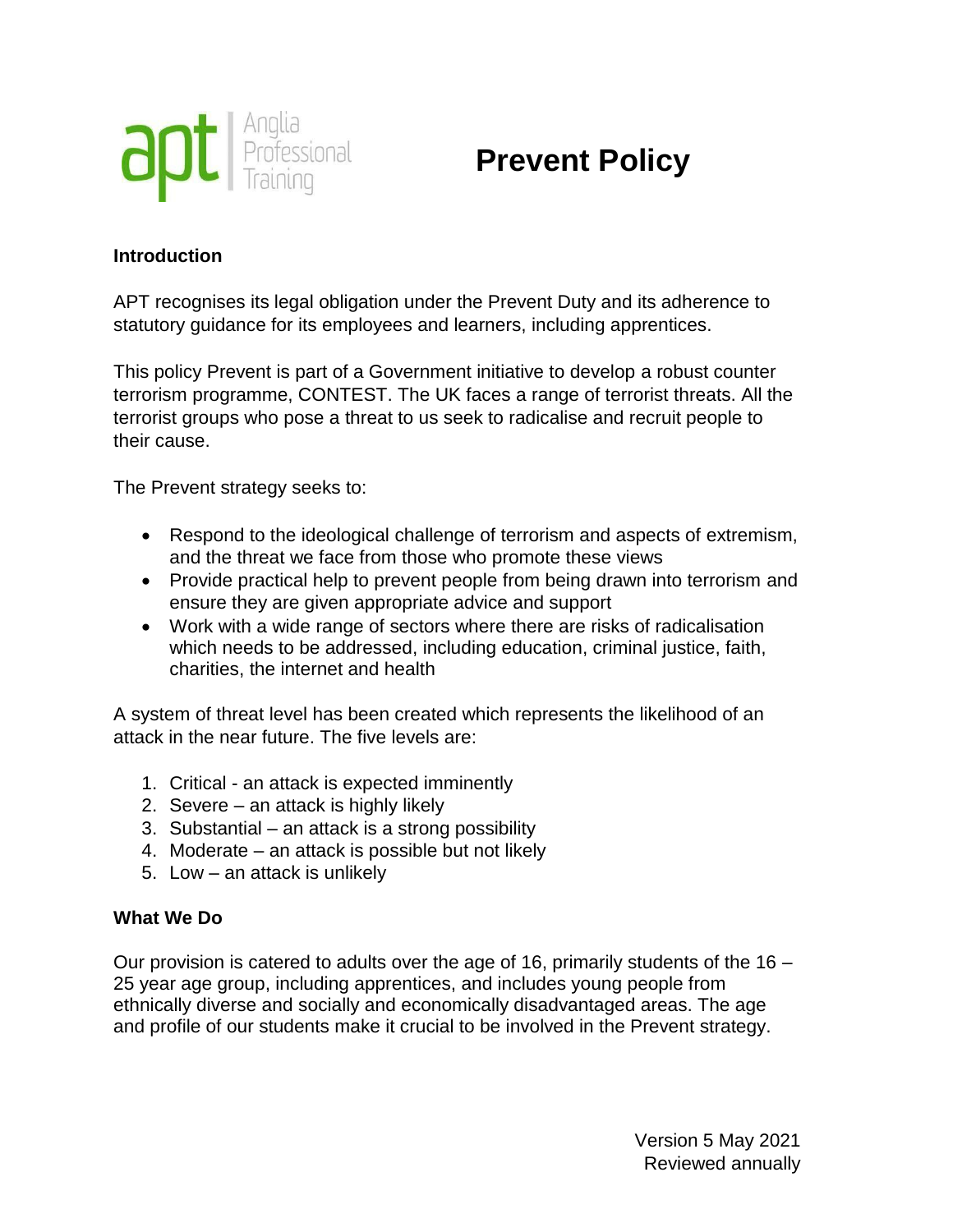Training Providers have a part to play in fostering shared values and promoting cohesion. Colleges and Training Providers should focus on the risks of violent extremism, which represents the greatest threat at national level, while recognising that other forms of violence and extremism can, and do, manifest themselves within colleges and other training settings.

This strategy has five key objectives:

- 1. To promote and reinforce shared values; to create space for free and open debate, and to listen and support the learner voice.
- 2. To break down segregation among different student communities including by supporting inter-faith and inter-cultural dialogue and understanding, and to engage all students in playing a full and active role in wider engagement in society
- 3. To ensure student safety and to ensure that APT is free from bullying, harassment and discrimination
- 4. To provide support for students who may be at risk and appropriate sources of advice and guidance
- 5. To ensure that students and staff are aware of their roles and responsibilities in preventing violent extremism.

In order to achieve these objectives the strategy will concentrate on four areas;

## **1. Leadership and Values**

To provide an ethos which upholds core values of shared responsibility and wellbeing for all students, staff and visitors and which promotes respect, equality and diversity and understanding. This will be achieved through:

- Promoting core values of respect, equality and diversity, democratic society, learner voice and participation
- Building staff and student understanding of the issues and confidence to deal with them
- Deepening engagement with local communities
- Actively working with local schools, local authorities, police and other agencies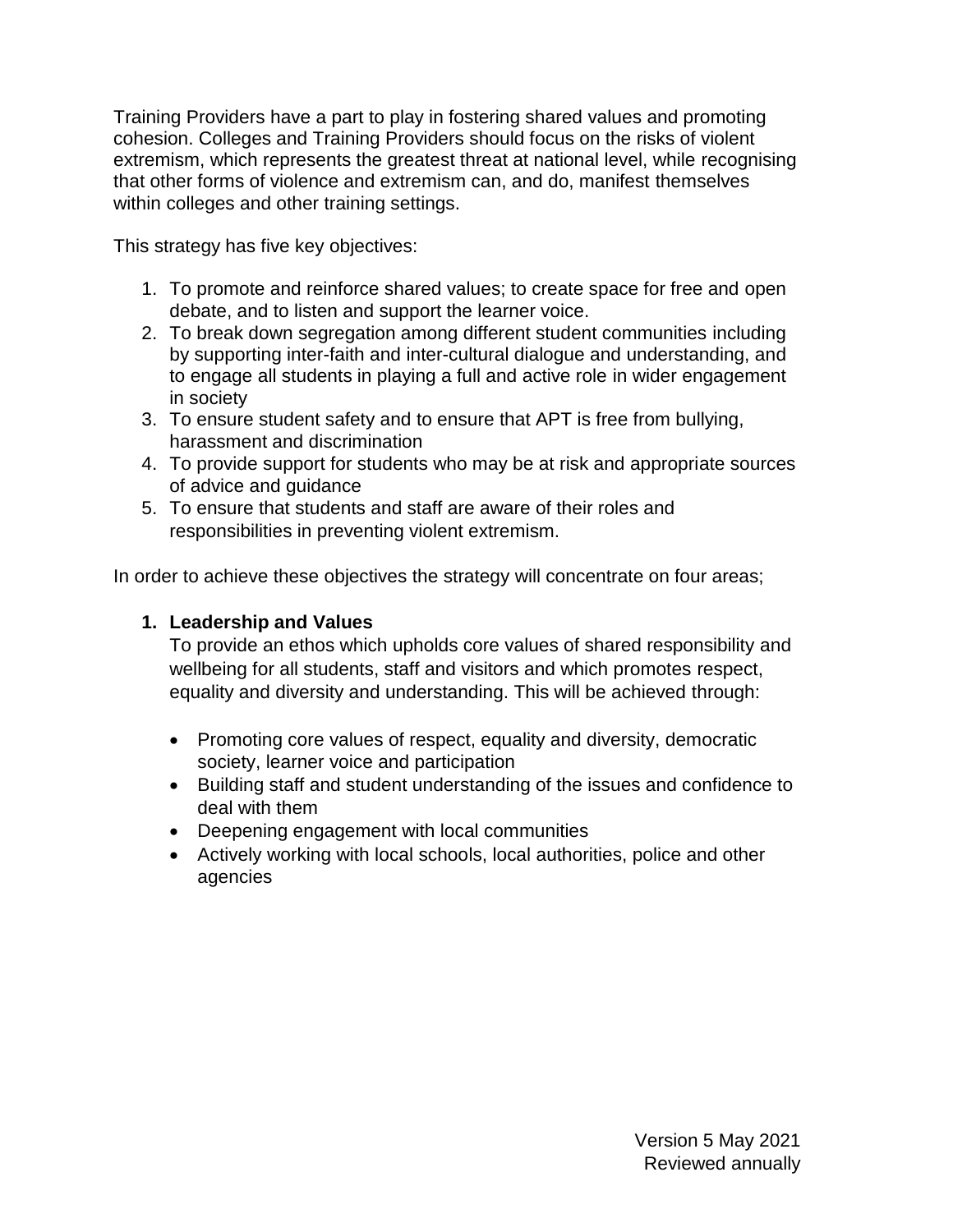### **2. Teaching and Learning**

To provide a curriculum which promotes knowledge, skills and understanding to build the resilience of students, by undermining extremist ideology and supporting the learner voice. This will be achieved through:

- Embedding equality, diversity and inclusion, wellbeing and community cohesion and Fundamental British Values
- Promoting wider skill development such as social and emotional aspects of learning.
- A curriculum adapted to recognise local needs, challenge extremist narratives and promote universal rights
- Encouraging active citizenship/participation and learner voice.

## **3. Student Support**

To ensure that staff are confident to take preventative and responsive steps working with partner professionals, families and communities. This will be achieved through:

- Establishing strong and effective student support services
- Listening to what is happening in the centre and the community
- Implementing anti-bullying strategies and challenging discriminatory behaviour
- Helping students and staff know how to access support at APT and or through community partners
- Supporting at risk students through safeguarding and crime prevention processes
- Focusing on narrowing the attainment gap for all students
- Providing mandatory training for staff to ensure they are able to recognise and challenge discrimination and any form of extremism.